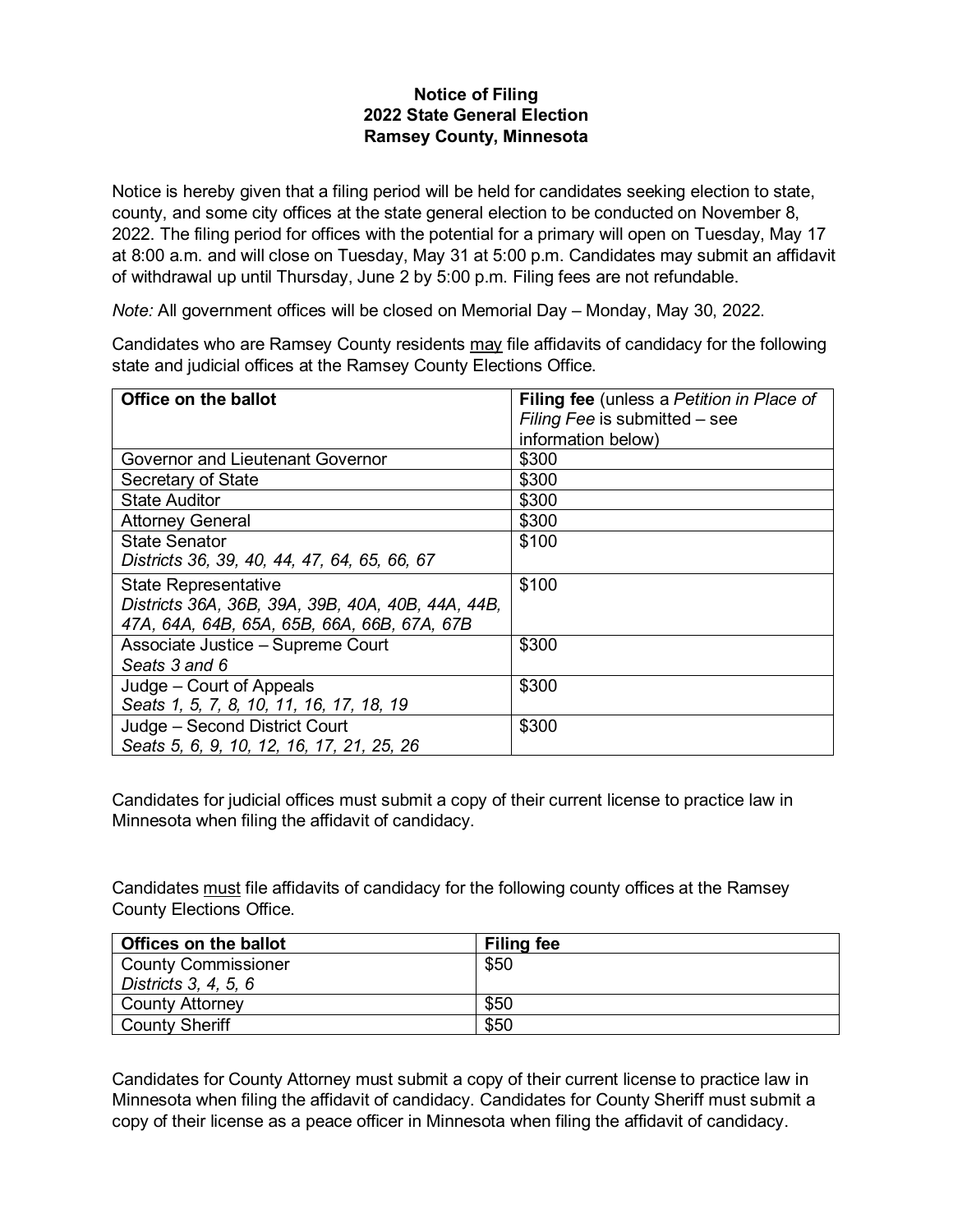Candidates for the following city offices may file at either the city office or the Ramsey County Elections Office.

| City offices on the ballot                                     | Filing fee | <b>Filing location</b>                                                                                                                                                        |
|----------------------------------------------------------------|------------|-------------------------------------------------------------------------------------------------------------------------------------------------------------------------------|
| <b>Maplewood</b><br>Mayor<br>Council Member - 2 at-large seats | \$5        | <b>Ramsey County Elections Office</b><br>90 Plato Blvd W Suite 160<br>Saint Paul, MN 55107<br>or<br><b>Maplewood City Hall</b><br>1830 County Road B E<br>Maplewood, MN 55109 |
| <b>Roseville</b><br>Mayor<br>Council Member – 2 at-large seats | \$5        | <b>Ramsey County Elections Office</b><br>90 Plato Blvd W Suite 160<br>Saint Paul, MN 55107<br>or<br><b>Roseville City Hall</b><br>2660 Civic Center Dr<br>Roseville, MN 55113 |

## **Petitions**

The number of signatures required on *Petition in Place of Filing Fee* is as follows.

|           | • Statewide offices                         | 2,000                                                                                                                                                   |
|-----------|---------------------------------------------|---------------------------------------------------------------------------------------------------------------------------------------------------------|
|           | • Other state, county, and judicial offices | 500                                                                                                                                                     |
| $\bullet$ | Cities                                      | 5% of the total number of votes cast<br>in the last general election in which<br>the office was on the ballot or 500<br>signatures – whichever is less. |

Minor party and independent candidates for state constitutional offices and for state representative must also file a nominating petition with the affidavit of candidacy.

These petitions may only be circulated during the filing period (unless the candidate will be absent from the state during the filing period). Petitions may only be signed by persons eligible to vote for the candidate named on the petition. A single petition may be used to both nominate a candidate and serve in place of the filing fee.

## **How to file**

Affidavits of candidacy, petitions, and affidavits of withdrawal must be presented in person or by mail during the filing period. If a candidate must travel out-of-state during the candidate filing period based on an emergency, they should contact the Elections Office to be informed on how to submit the filing.